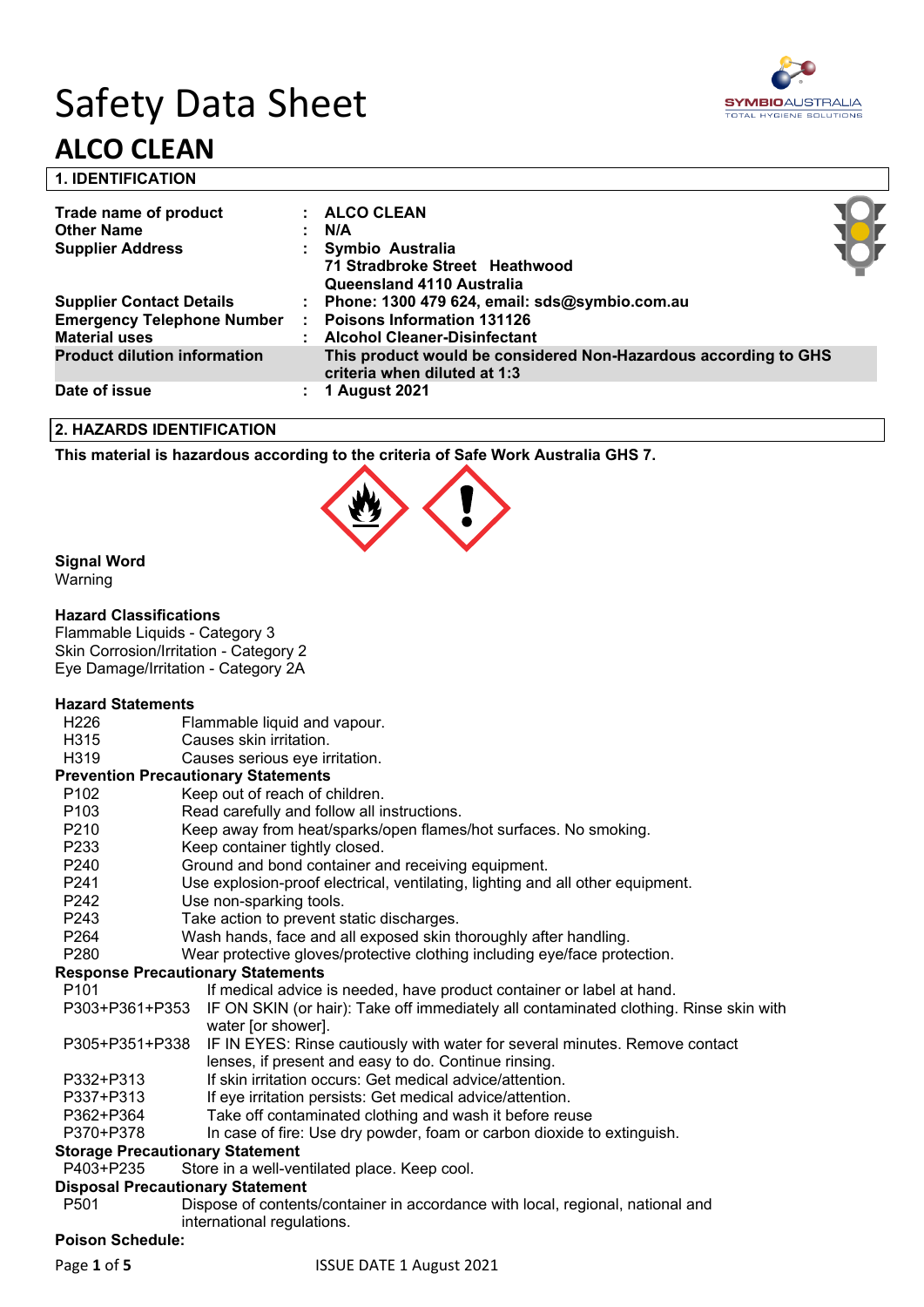# **DANGEROUS GOOD CLASSIFICATION**

Not classified as Dangerous Goods by the criteria of the "Australian Code for the Transport of Dangerous Goods by Road & Rail" and the "New Zealand NZS5433: Transport of Dangerous Goods on Land".

| 3. COMPOSITION INFORMATION                                                                      |         |                                             |
|-------------------------------------------------------------------------------------------------|---------|---------------------------------------------|
| <b>CHEMICAL ENTITY</b>                                                                          | CAS NO  | <b>PROPORTION</b>                           |
| Isopropyl alcohol<br>Quaternary Ammonium Compound<br>Ingredients determined to be Non-Hazardous | 67-63-0 | $5 - 10 \%$<br>$1 - 5 \%$<br><b>Balance</b> |
|                                                                                                 |         | 100%                                        |

# **4. FIRST AID MEASURES**

If poisoning occurs, contact a doctor or Poisons Information Centre (Phone Australia 131 126, New Zealand 0800 764 766).

**Inhalation:** Remove victim from exposure - avoid becoming a casualty. Remove contaminated clothing and loosen remaining clothing. Allow patient to assume most comfortable position and keep warm. Keep at rest until fully recovered. Seek medical advice if effects persist.

**Skin Contact:** If skin or hair contact occurs, immediately remove contaminated clothing and flush skin and hair with running water. Continue flushing with water until advised to stop by the Poisons Information Centre or a Doctor; or for 15 minutes and transport to Doctor or Hospital. For gross contamination, immediately drench with water and remove clothing. Continue to flush skin and hair with plenty of water (and soap if material is insoluble). For skin burns, cover with a clean, dry dressing until medical help is available. If blistering occurs, do NOT break blisters. If swelling, redness, blistering, or irritation occurs seek medical assistance.

**Eye contact:** If in eyes, hold eyelids apart and flush the eyes continuously with running water. Continue flushing until advised to stop by the Poisons Information Centre or a Doctor; or for at least 15 minutes and transport to Doctor or Hospital.

**Ingestion:** Rinse mouth with water. If swallowed, do NOT induce vomiting. Give a glass of water to drink. Never give anything by the mouth to an unconscious patient. If vomiting occurs give further water. Seek medical advice.

**PPE for First Aiders:** Wear gloves, safety glasses. Available information suggests that gloves made from should be suitable for intermittent contact. However, due to variations in glove construction and local conditions, the user should make a final assessment. Always wash hands before smoking, eating, drinking or using the toilet. Wash contaminated clothing and other protective equipment before storing or re-using.

**Notes to physician:** Treat symptomatically.

# **5. FIRE FIGHTING MEASURES**

**Hazchem Code:** Not applicable.

**Suitable extinguishing media:** If material is involved in a fire use water fog (or if unavailable fine water spray), alcohol resistant foam, standard foam, dry agent (carbon dioxide, dry chemical powder).

**Specific hazards:** Flammable liquid and vapour. May form flammable vapour mixtures with air. Flameproof equipment necessary in area where this chemical is being used. Nearby equipment must be earthed. Electrical requirements for work area should be assessed according to AS3000. Vapour may travel a considerable distance to source of ignition and flash back. Avoid all ignition sources. All potential sources of ignition (open flames, pilot lights, furnaces, spark producing switches and electrical equipment etc) must be eliminated both in and near the work area. Do NOT smoke. **Fire fighting further advice:** Heating can cause expansion or decomposition leading to violent rupture of containers. If safe to do so, remove containers from path of fire. Keep containers cool with water spray. On burning or decomposing may emit toxic fumes. Fire fighters to wear self-contained breathing apparatus and suitable protective clothing if risk of exposure to vapour or products of combustion or decomposition.

# **6. ACCIDENTAL RELEASE MEASURES**

# **SMALL SPILLS**

Wear protective equipment to prevent skin and eye contamination. Avoid inhalation of vapours or dust. Wipe up with absorbent (clean rag or paper towels). Collect and seal in properly labelled containers or drums for disposal. **LARGE SPILLS**

If safe to do so, shut off all possible sources of ignition. Clear area of all unprotected personnel. Slippery when spilt. Avoid accidents, clean up immediately. Wear protective equipment to prevent skin and eye contamination and the inhalation of vapours. Work up wind or increase ventilation. Contain - prevent run off into drains and waterways. Use absorbent (soil, sand or other inert material). Use a spark-free shovel. Collect and seal in properly labelled containers or drums for disposal. If contamination of crops, sewers or waterways has occurred advise local emergency services.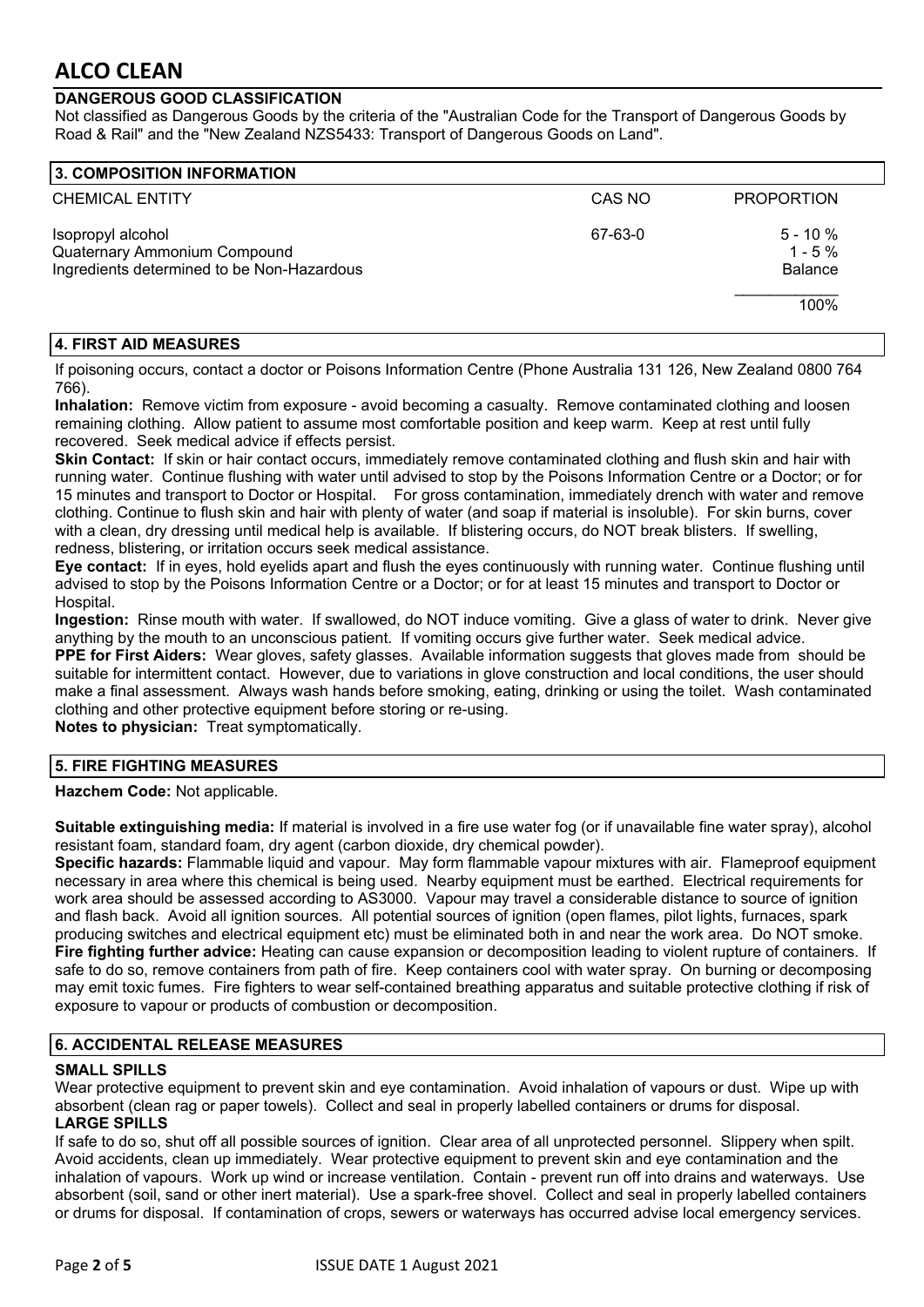# **Dangerous Goods - Initial Emergency Response Guide No:** Not applicable

#### **7. HANDLING AND STORAGE**

**Handling:** Avoid eye contact and skin contact. Avoid inhalation of vapour, mist or aerosols.

**Storage:** Store in a cool, dry, well-ventilated place and out of direct sunlight. Store away from foodstuffs. Store away from incompatible materials described in Section 10. Store away from sources of heat and/or ignition. Keep container standing upright. Keep containers closed when not in use - check regularly for leaks.

# **8. EXPOSURE CONTROLS / PERSONAL PROTECTION**

#### **National occupational exposure limits:**

|                   | TWA |       | STEL |       | <b>NOTICES</b> |
|-------------------|-----|-------|------|-------|----------------|
|                   | ppm | mg/m3 | ppm  | mg/m3 |                |
| Isopropyl alcohol | 400 | 983   | 500  | 1230  | $\blacksquare$ |

As published by Safe Work Australia.

TWA - The time-weighted average airborne concentration over an eight-hour working day, for a five-day working week over an entire working life.

STEL (Short Term Exposure Limit) - the average airborne concentration over a 15 minute period which should not be exceeded at any time during a normal eight-hour workday.

These Exposure Standards are guides to be used in the control of occupational health hazards. All atmospheric contamination should be kept to as low a level as is workable. These exposure standards should not be used as fine dividing lines between safe and dangerous concentrations of chemicals. They are not a measure of relative toxicity.

If the directions for use on the product label are followed, exposure of individuals using the product should not exceed the above standard. The standard was created for workers who are routinely, potentially exposed during product manufacture.

**Biological Limit Values:** As per the "National Model Regulations for the Control of Workplace Hazardous Substances (Safe Work Australia)" the ingredients in this material do not have a Biological Limit Allocated. **Engineering Measures:** Ensure ventilation is adequate to maintain air concentrations below Exposure Standards. Use only in well ventilated areas. Use with local exhaust ventilation or while wearing appropriate respirator. **Personal Protection Equipment:** GLOVES, SAFETY GLASSES.

Personal protective equipment (PPE) must be suitable for the nature of the work and any hazard associated with the work as identified by the risk assessment conducted.

Wear gloves, safety glasses. Available information suggests that gloves made from should be suitable for intermittent contact. However, due to variations in glove construction and local conditions, the user should make a final assessment. Always wash hands before smoking, eating, drinking or using the toilet. Wash contaminated clothing and other protective equipment before storing or re-using.

**Hygiene measures:** Keep away from food, drink and animal feeding stuffs. When using do not eat, drink or smoke. Wash hands prior to eating, drinking or smoking. Avoid contact with clothing. Avoid eye contact and skin contact. Avoid inhalation of vapour, mist or aerosols. Ensure that eyewash stations and safety showers are close to the workstation location.

#### **9. PHYSICAL AND CHEMICAL PROPERTIES**

| Form:   | Liguid                   |
|---------|--------------------------|
| Colour: | Colourless               |
| Odour:  | <b>Isopropyl Alcohol</b> |

**Specific Gravity:** 0.97 - 0.99 **pH:** 7.5 - 8.5

**Solubility:** Completely soluble in water

(Typical values only - consult specification sheet)  $N Av = Not available, N App = Not applicable$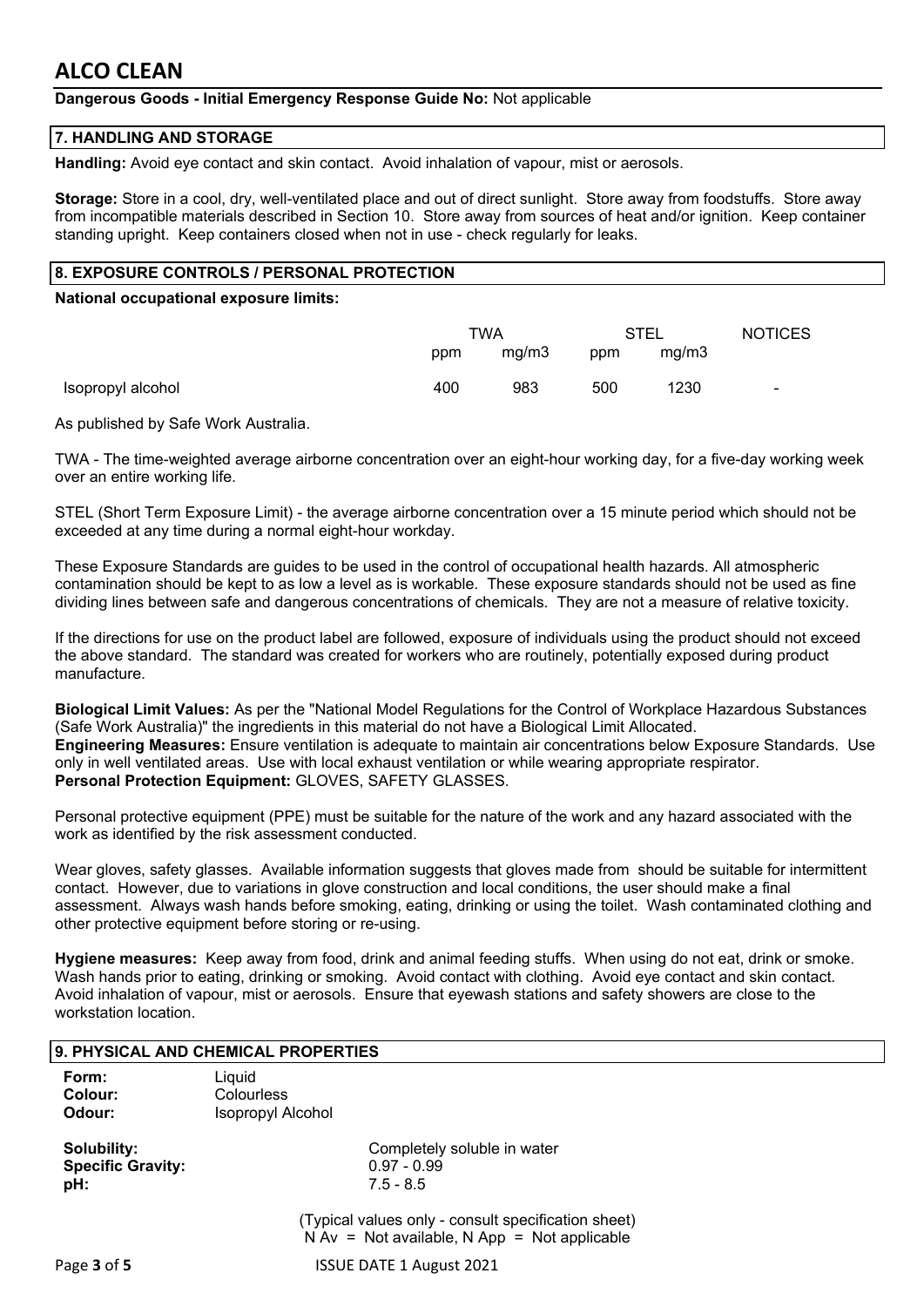# **10. STABILITY AND REACTIVITY**

**Chemical stability:** This material is thermally stable when stored and used as directed. **Conditions to avoid:** Elevated temperatures and sources of ignition.

**Incompatible materials:** Oxidising agents.

**Hazardous decomposition products:** Oxides of carbon and nitrogen, smoke and other toxic fumes. **Hazardous reactions:** No known hazardous reactions.

# **11. TOXICOLOGICAL INFORMATION**

No adverse health effects expected if the product is handled in accordance with this Safety Data Sheet and the product label. Symptoms or effects that may arise if the product is mishandled and overexposure occurs are:

### **Acute Effects**

**Inhalation:** Material may be an irritant to mucous membranes and respiratory tract.

**Skin contact:** Contact with skin will result in irritation.

**Ingestion:** Swallowing can result in nausea, vomiting and irritation of the gastrointestinal tract.

**Eye contact:** An eye irritant.

# **Acute toxicity**

**Inhalation:** This material has been classified as not hazardous for acute inhalation exposure. Acute toxicity estimate (based on ingredients):  $LC_{50}$  > 20.0 mg/L for vapours or  $LC_{50}$  > 5.0 mg/L for dust and mist.

**Skin contact:** This material has been classified as not hazardous for acute dermal exposure. Acute toxicity estimate (based on ingredients):  $LD_{50}$  > 2,000 mg/Kg bw

**Ingestion:** This material has been classified as not hazardous for acute ingestion exposure. Acute toxicity estimate (based on ingredients):  $LD_{50}$  > 2,000 mg/Kg bw

**Corrosion/Irritancy:** Eye: this material has been classified as a Category 2A Hazard (reversible effects to eyes). Skin: this material has been classified as a Category 2 Hazard (reversible effects to skin).

**Sensitisation:** Inhalation: this material has been classified as not a respiratory sensitiser. Skin: this material has been classified as not a skin sensitiser.

**Aspiration hazard:** This material has been classified as not an aspiration hazard.

**Specific target organ toxicity (single exposure):** This material has been classified as not a specific hazard to target organs by a single exposure.

# **Chronic Toxicity**

**Mutagenicity:** This material has been classified as not a mutagen.

**Carcinogenicity:** This material has been classified as not a carcinogen.

**Reproductive toxicity (including via lactation):** This material has been classified as not a reproductive toxicant.

**Specific target organ toxicity (repeat exposure):** This material has been classified as not a specific hazard to target organs by repeat exposure.

# **12. ECOLOGICAL INFORMATION**

Avoid contaminating waterways.

**Acute aquatic hazard:** This material has been classified as not hazardous for acute aquatic exposure. Acute toxicity estimate (based on ingredients): > 100 mg/L

**Long-term aquatic hazard:** This material has been classified as not hazardous for chronic aquatic exposure. Nonrapidly or rapidly degradable substance for which there are adequate chronic toxicity data available OR in the absence of chronic toxicity data, Acute toxicity estimate (based on ingredients): >100 mg/L, where the substance is not rapidly degradable and/or BCF < 500 and/or log  $K_{ow}$  < 4.

**Ecotoxicity:** No information available.

**Persistence and degradability:** No information available.

**Bioaccumulative potential:** No information available.

**Mobility:** No information available.

# **13. DISPOSAL CONSIDERATIONS**

Persons conducting disposal, recycling or reclamation activities should ensure that appropriate personal protection equipment is used, see "Section 8. Exposure Controls and Personal Protection" of this SDS.

If possible material and its container should be recycled. If material or container cannot be recycled, dispose in accordance with local, regional, national and international Regulations.